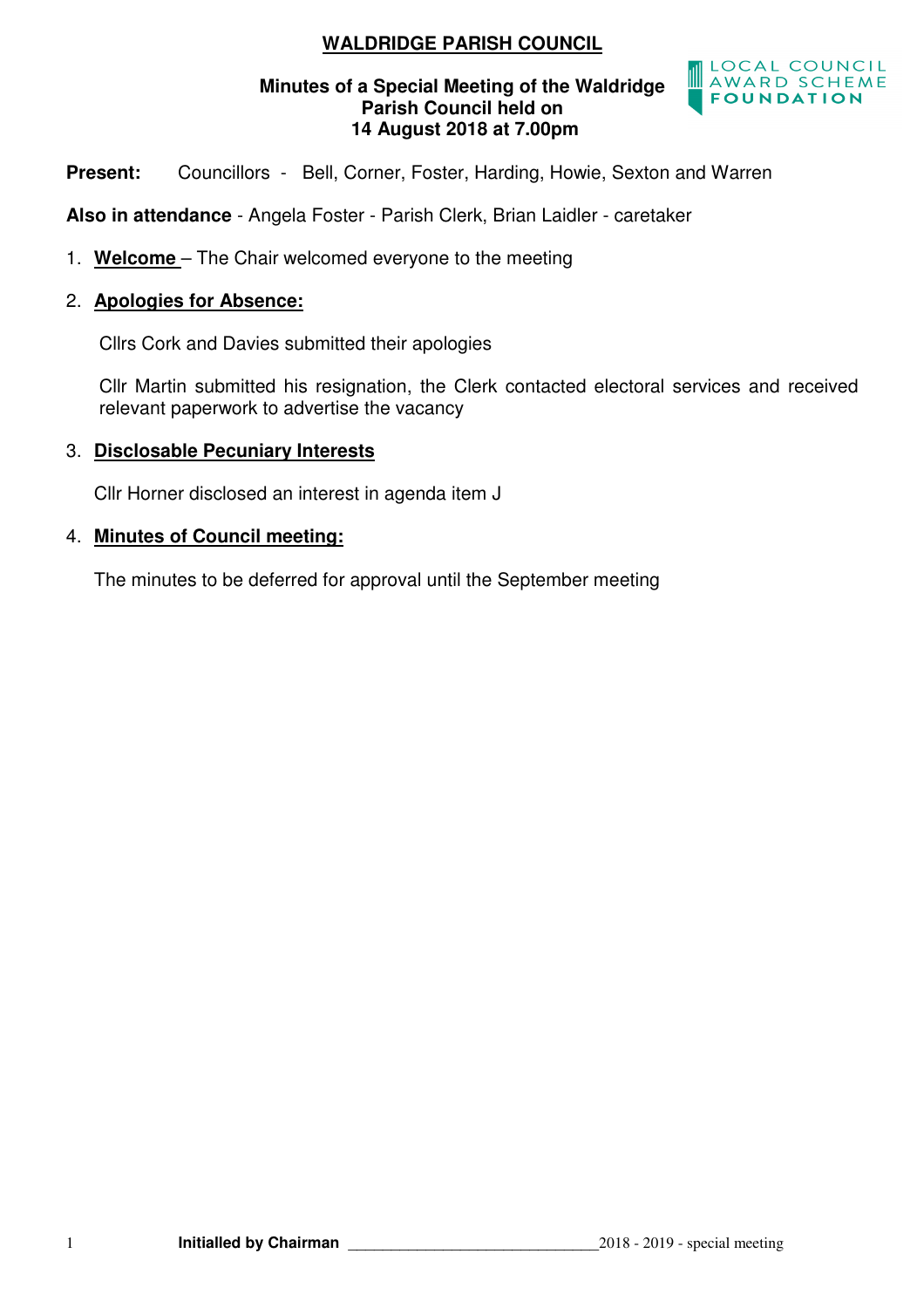## 5. **Parish Matters and on-going items**

| a) | DM/18/01824/AD  | Land To The West Of 25<br>Fenwick Close, Chester-<br>Le-Street DH2 3SU &<br>Land To The West Of<br>Fern Meadows<br><b>Waldridge Road</b><br>Waldridge DH2 3RB | Erection of notice board and welcome sign               |
|----|-----------------|---------------------------------------------------------------------------------------------------------------------------------------------------------------|---------------------------------------------------------|
|    | DM/18/02287/FPA | 136 Warkworth Drive<br>Chester-le-Street<br>DH <sub>2</sub> 3TW                                                                                               | Single storey pitched roof front and rear<br>extensions |
|    | DM/18/02010/TPO | 114 Warkworth Drive<br>Chester-le-Street<br>DH <sub>2</sub> 3TW                                                                                               | Crown lift on 2.No Beech Trees                          |

**Resolved:** To recommend approval

### b) **To consider any planning applications received after the agenda was published.**

• None received

### c) **Lights on Waldridge Road**

The SLA which was signed several years ago is still outstanding, giving £7,450 in the council budget which has not been spent. No invoice has been received from DCC. It was suggested asking them if the parish can pay annually and release some of the funds for other projects.

**Resolved:** It was agreed to ask DCC if that would be possible. If so £4,500 would be used on other projects.

d) **Toilet & rooms -** Cllr Bell has received 2 quotes for the toilet ranging from £2,000 to £2,600 plus extra for floor as the damp has penetrated underneath, raising the cost to approx £3,000 one quote for the rooms at £6,500. Applying to Tesco for funding was suggested. It was suggested asking if could get funding help to replace lights.

**Resolved:** It was agreed to go with the £2,600 quote and pay extra for the flooring. It was agreed to get further 2 quotes for the rooms. It was agreed to start work ASAP. It was agreed Cllr Harding to apply to Tesco. Cllr Sexton to check on lights.

- e) **Funday** All final arrangements were discussed and agreed. Cllr Sexton to fund £200 for the home for bees. The Clerk to send letter to probation to thank for the work they have done around the Parish.
- f) **Conclusion of Audit** The Clerk confirmed that the external audit had been completed and an unqualified audit opinion had been given. No issues raised. Having a cost for residents to view was discussed

**Resolved:** The Clerk should complete the Notice of Conclusion of Audit for the year ended 31 March 2018. It was agreed to leave free.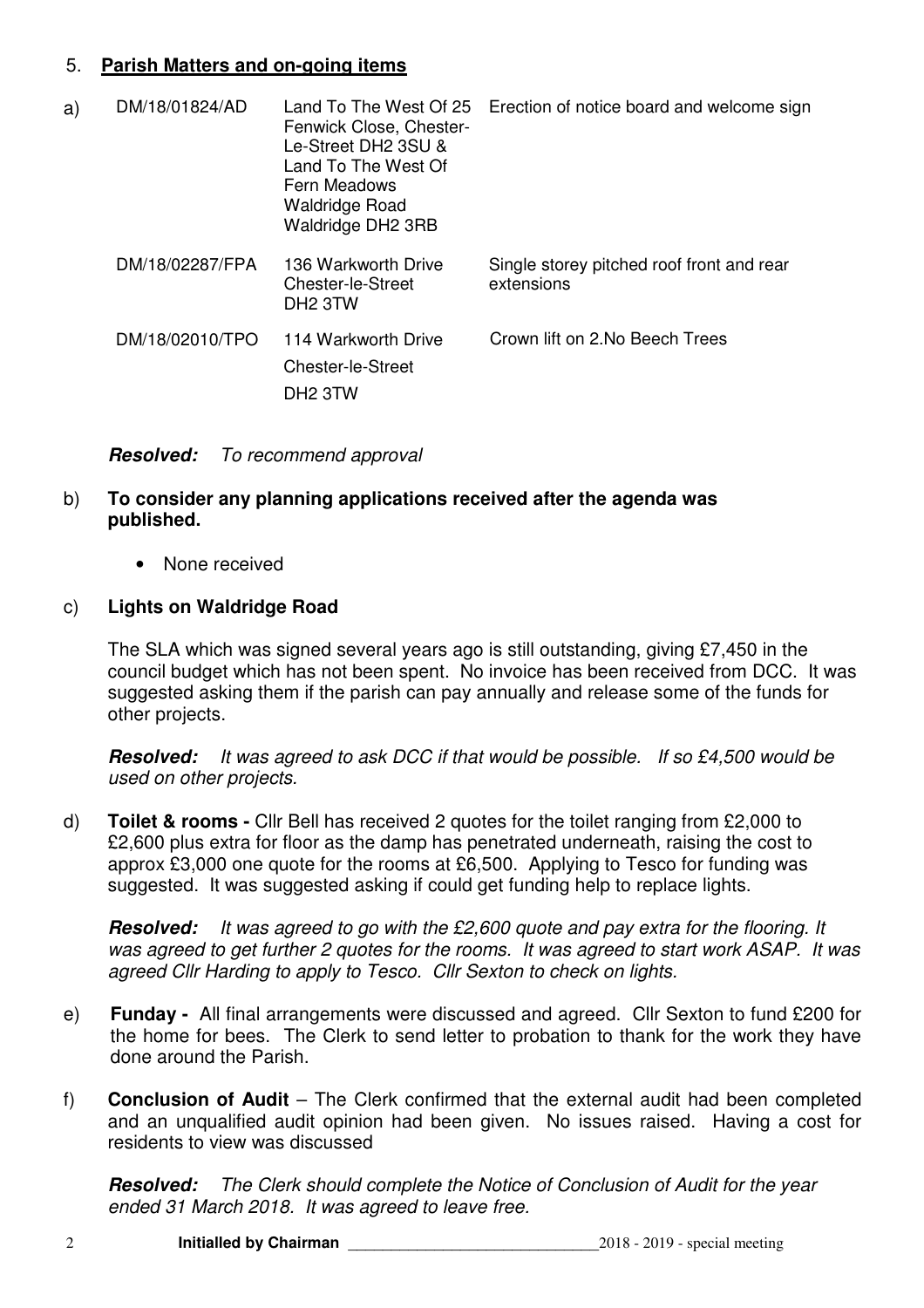### g) **Waldridge in Bloom working group update –**

The prizes were discussed for the best kept garden competition. Advertising on Facebook and the notice board was suggested. A diary of all that needs doing was suggested along with naming the beds/tubs

**Resolved:** . It was agreed to keep the same as last year at £25 per area (x 4) plus extra £25 for overall winner plus £15 for front door display. It was agreed to advertise the competition. To speak to Cllr Cork to arrange dates.

h) **Children's play area** - Cllr Bainbridge had checked with planning and they agreed that no planning was required. All three quotes received from Hags, Wicksteed and Kompan. Fencing off was suggested. Costs need to be sought

**Resolved:** It was agreed to go with Kompan at the cost of £8,400, Cllr Howie to order and ask about a maintenance programme. Cllrs Sexton and Bainbridge will give £3000. It was agreed a small fence should be installed to stop dogs. The Clerk to ask DCC regarding inspections and maintenance.

### i) **Fitness equipment / Millennium Green / goal posts / fun hoop monthly inspections –**

The caretaker requested some paint for the goal posts. A cost to repair the surfer was received from Wicksteed at £388. It was suggested asking Wicksteed if this is a health and safety issue. Cllr Bell to get a quote to fix from another company. If a health and safety issue is agreed then was suggested the equipment should be removed or repaired ASAP. A quote received to replace a sleeper on the Green at cost of £216.

**Resolved:** It was agreed to purchase the paint. It was agreed to contact Wicksteed in first instance. Get quote of another company, if not cheaper then get Wicksteed to repair. Cllr Bell wished to note that 3 month delay for this is unacceptable. It was agreed not to get the sleeper replaced.

Cllr Horner took no part in the vote of the next agenda item

j) **Installation of seats** - Quotes from 2 companies received for installing the seats ranging from £80 to £150 depending if concrete is required. Location of seats were discussed. Suggestion of placing spare one in the new play area.

**Resolved**: It was agreed to go with Utility Civil Engineering. It was agreed to place one of the Millennium Green and replace the other two at Netherton and the Village. The remaining one to be stored at Cllr Sextons home until new location is agreed.

- k) **Cinema event**  The event was very successful, many compliments from the residents. Lessons learnt was discussed and will be added to the action plan for future events.
- l) **WW1 event**  This item will be discussed at the next meeting
- m) **Waldridge Football Club sponsorship** The club have now secured sponsorship. They have submitted a grant application form, this to be included in the grant awarding in October.
- n) **Screen**  Costs of a smart TV at £750 was discussed, this is to enable showing films in the rooms to residents. A licence will be required at cost of £127. Cost of whiteboards were discussed ranging from £50 - £90.